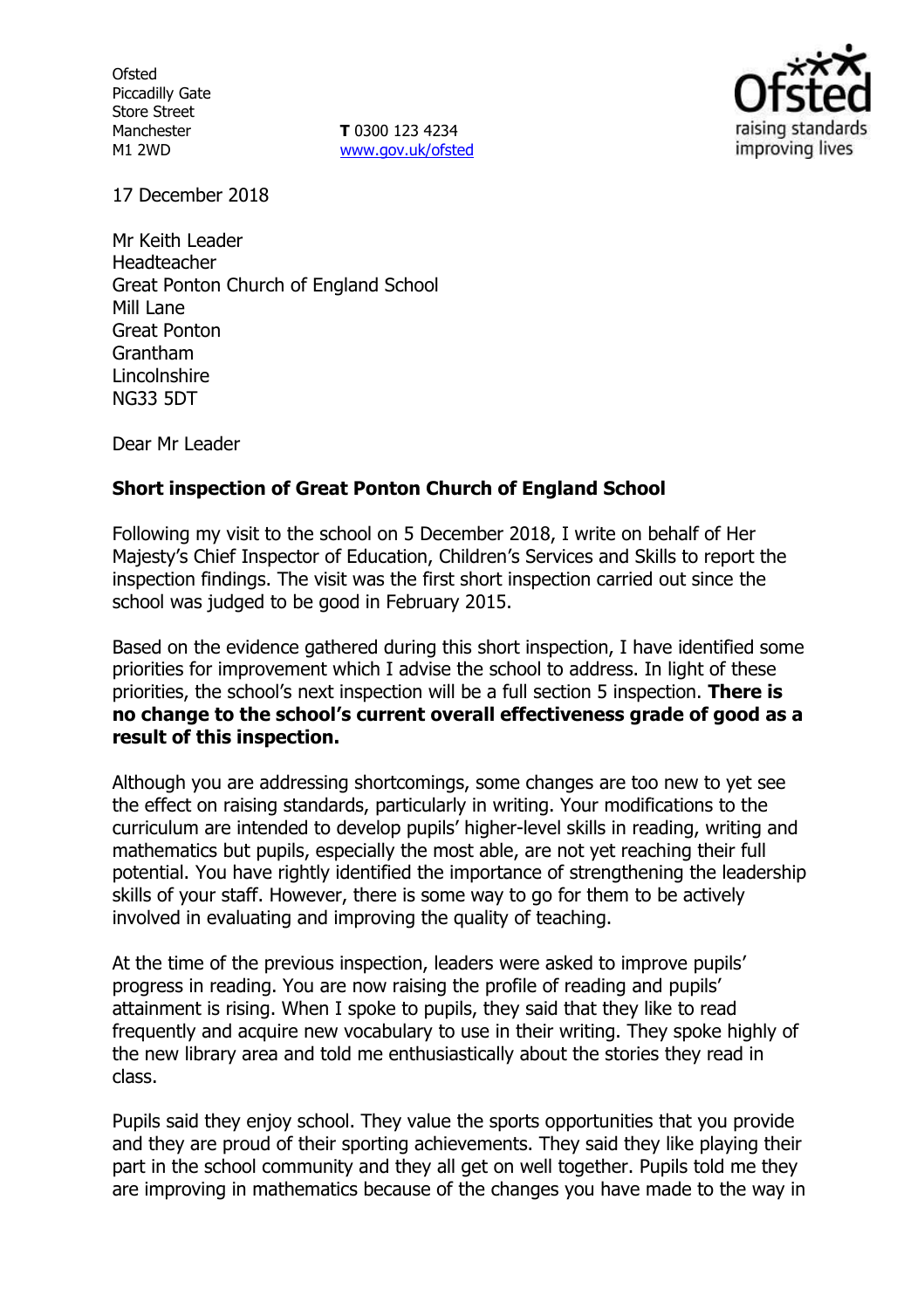

which the subject is taught.

You and your staff ensure that children in the early years make a good start, which lays the foundations for their learning in Year 1. You have provided relevant training for staff and introduced a consistent approach to the teaching of phonics. As a result, standards in Year 1 are rising. When we visited classes together, we saw pupils working in groups suited to their abilities. Adults provided plenty of opportunity for them to practise and consolidate their learning.

Since your appointment as headteacher, you have worked effectively with the local schools' partnership and external advisers to improve development planning and to evaluate the effectiveness of the school's work. You act upon advice and use expertise from other schools to provide training and support for staff.

Governors are committed to school improvement. They have undertaken a review of their work and are currently increasing their involvement in determining the strategic direction of the school. They check how well the school is moving towards its main priorities and they are sharpening their skills in holding school leaders to account. Governors are frank about the school's strengths and know what could improve.

# **Safeguarding is effective.**

You, together with governors, have modified and evaluated the school's systems to ensure that safeguarding arrangements are fit for purpose. You provide staff with the training they need to keep pupils safe. Systems and vetting procedures for adults who work with pupils are thorough and well maintained.

You keep detailed records of any child protection concerns that may arise. You work with families and external agencies to promote pupils' welfare and to reach satisfactory conclusions of any issues.

Pupils say they feel safe. When I asked them about bullying, they said it is not a problem in their school but, if it does happen, they said staff help them to sort any worries they may have. You promote anti-bullying and e-safety through the curriculum and use visitors to the school, such as the NSPCC, to give pupils guidance on how to keep themselves safe.

You provide information on the school's website and offer workshops to parents and carers to help them to understand any potential hazards their children might encounter.

## **Inspection findings**

 $\blacksquare$  In writing, tasks that teachers provide do not build sufficiently well upon what pupils can already do. This limits the amount of progress pupils make in developing well-structured writing and reaching the standards of which they are capable. Staff ensure that pupils write for a range of purposes and there are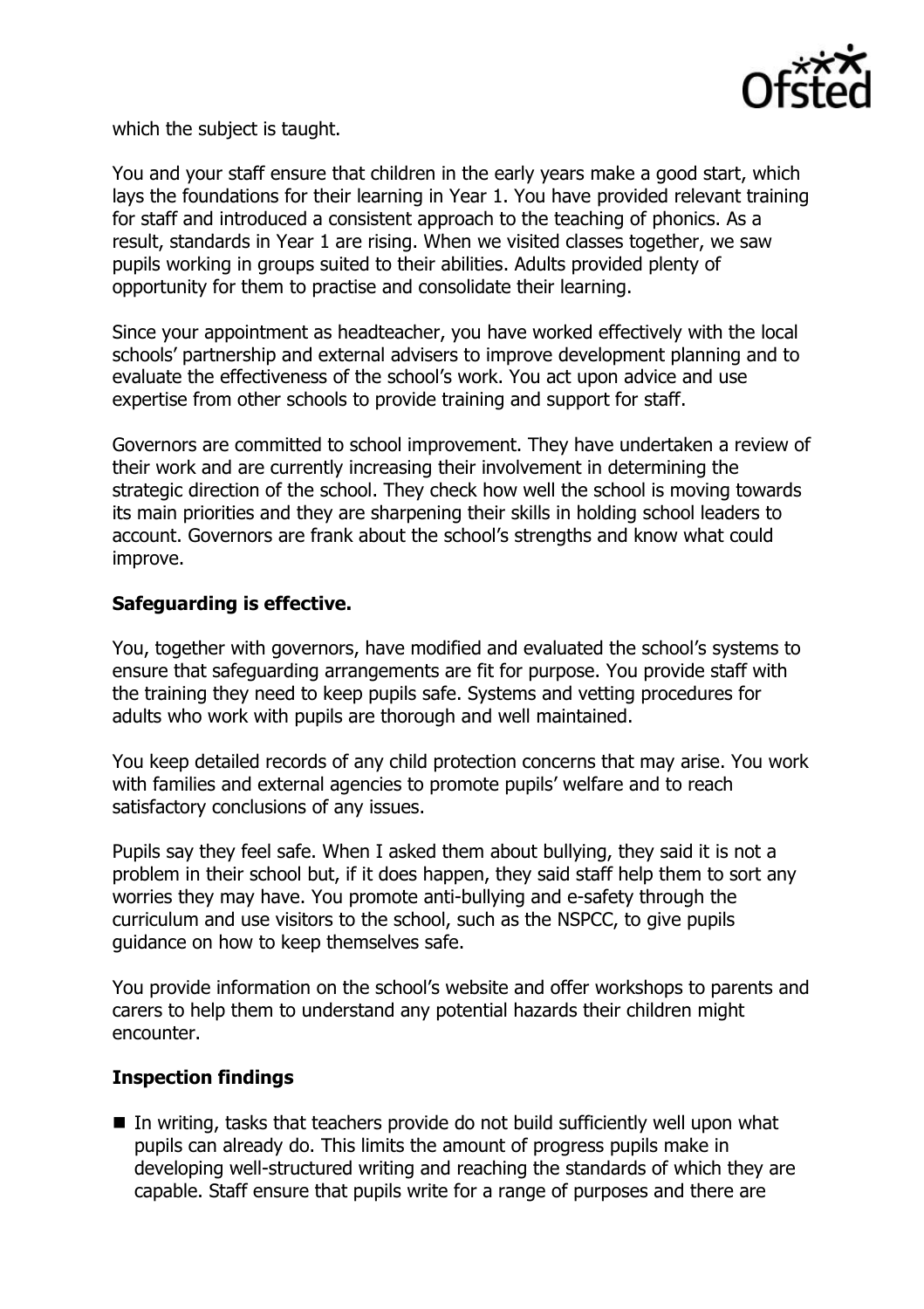

some good examples of writing in subjects other than English.

- The level of challenge for the most able pupils is not well enough pitched to ensure that they work securely at greater depth in reading, writing and mathematics. Leaders' actions to modify the curriculum and improve the quality of teaching are resulting in a whole-school focus to extend pupils' learning. This is beginning to improve pupils' reasoning in mathematics and to deepen their comprehension of what they read but the effect on pupils' achievement is not yet clear.
- You and your staff recently reviewed the use of the pupil premium and of the funding provided for pupils with special educational needs and/or disabilities. As a result of this, you have reorganised the support provided for these groups and taken on additional staff to aid pupils' personal, emotional and academic development.
- You are improving the work of subject leaders and the provision for special educational needs and/or disabilities. You are strengthening the role of leaders in checking the effectiveness of the school's work. However, they are not yet fully conversant with the quality of teaching and learning in their subjects and areas of responsibility.

# **Next steps for the school**

Leaders and those responsible for governance should ensure that:

- teachers provide tasks that systematically develop pupils' writing skills in order to raise attainment
- the most able pupils make good progress in acquiring higher-level skills in reading, writing and mathematics
- $\blacksquare$  staff continue to develop their leadership roles in order to gain a good overview of teaching and learning.

I am copying this letter to the chair of the governing body, the director of education for the Diocese of Lincoln, the regional schools commissioner and the director of children's services for Lincolnshire. This letter will be published on the Ofsted website.

Yours sincerely

Vivienne McTiffen **Ofsted Inspector**

## **Information about the inspection**

During the inspection, I met with you to discuss the school's information about pupils' progress and the ways in which the quality of teaching is checked. Together, we visited all classes to observe the teaching of English and mathematics. I also met with the leader responsible for English and we looked at a sample of pupils'